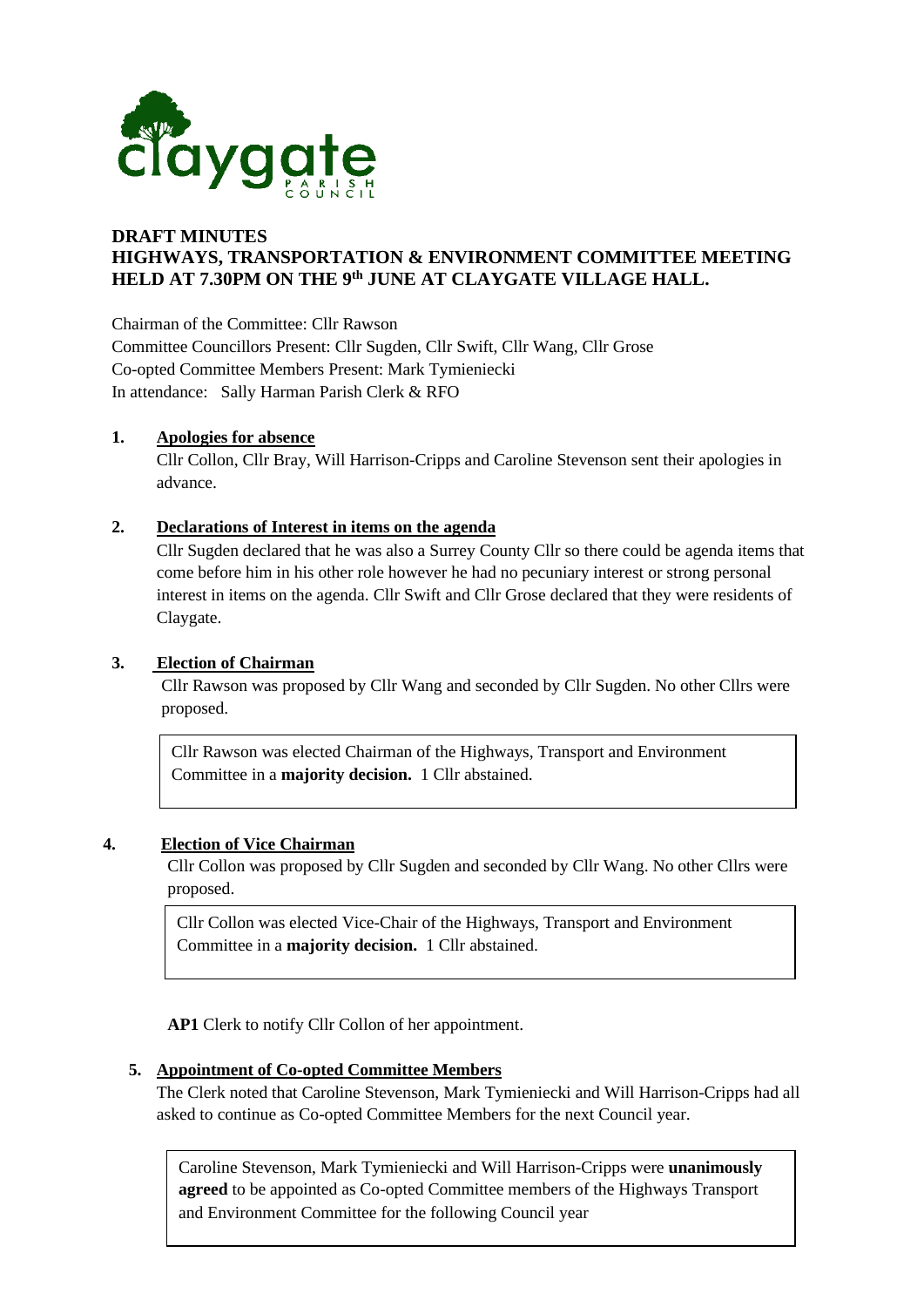**AP2** Clerk to notify Caroline Stevenson and Will Harrison-Cripps of their appointment.

# **6. Review of Remit of the Committee**

As CPC were awaiting a decision on the future management of Highway Garden Site (HGS) maintenance following Elmbridge Borough Council's removal of the HGS Grant and rights to maintain from September, Cllr Sugden proposed that the review of the Remit of the HT&E Committee be deferred to the next HT&E Committee meeting on the  $15<sup>th</sup>$  September.

It was **unanimously agreed** to defer Item 6 Review of Remit of the Committee to the next HT&E meeting on the  $15<sup>th</sup>$  September.

# **7. Confirmation of minutes of previous H T & E Committee held on 13th April 2022**

Cllr Swift requested one amend to Item 7. She said that after 'Cllr Marques noted that the bench was there to serve a purpose for allowing elderly residents to have a rest when out shopping' he had then said, 'but they can sit at the Fruit World bench'. Cllr Grose and Cllr Swift noted that they weren't on the Committee when the last meeting was held and as such couldn't approve the minutes with the proposed amend. The Clerk noted that it was her understanding that any Cllr could approve the minutes of a prior meeting if they were present at the meeting where the minutes were being approved. As only 2 Cllrs supported signing the minutes from the 13th April 2022 the motion to approve the minutes fell.

It was **agreed in a majority** decision to defer the signing of the HT&E minutes from the 13<sup>th</sup> April 2022 to the  $7<sup>th</sup>$  July CPC meeting.

**AP3** Clerk to add approval of HT&E minutes from  $13<sup>th</sup>$  April meeting to  $7<sup>th</sup>$  July CPC meeting agenda.

Cllr Grose queried why she could not send her amends to the Draft Minutes to the Clerk to incorporate before the Draft Minutes are published. The Clerk stated that her understanding of the process was that all Cllrs received the Draft Minutes of meetings and any amends they propose are tabled at the following meeting for all Cllrs to approve before they become the final minutes. Cllr Grose queried why only the Draft Minutes and not the Final Minutes are on the website. The Clerk responded saying that the website states that they are the Draft Minutes and that anyone can request the Final Minutes from the Clerk. She was required to publish Draft Minutes within 4 weeks and yet Parish Council and HT&E Committee meetings only happened every 6 weeks and 8 weeks respectively, so she would have to duplicate her efforts to upload Minutes. She noted that was already working 20hrs a week and only contracted for 15hrs. She suggested that she add to the agenda for the  $7<sup>th</sup>$  July meeting for the Full Council to discuss how they wanted to work with minute publication going forth within statutory requirements.

**AP4** Clerk to add review of publication of Draft and Final minutes process to  $7<sup>th</sup>$  July agenda. **AP5** Cllr Grose to prepare a 1 pager on the publication of final minutes which wouldn't create more workload for the Clerk and for SALC to review from a statutory point of view. Paper to be circulated to Cllrs ahead of the  $7<sup>th</sup>$  July meeting.

## **8. To report on the actioning of items from the previous meetings.**

**AP98** MS to identify a contact for the Residents Association at The Firs regarding the branches through the fence line on the pathway between Dalmore Avenue and the Foley. Clerk is not getting anywhere with PA Housing contact and they are just saying it's not their job. Resident association have told Clerk to try SCC. Clerk to send request to SCC Cllr Sugden and ask for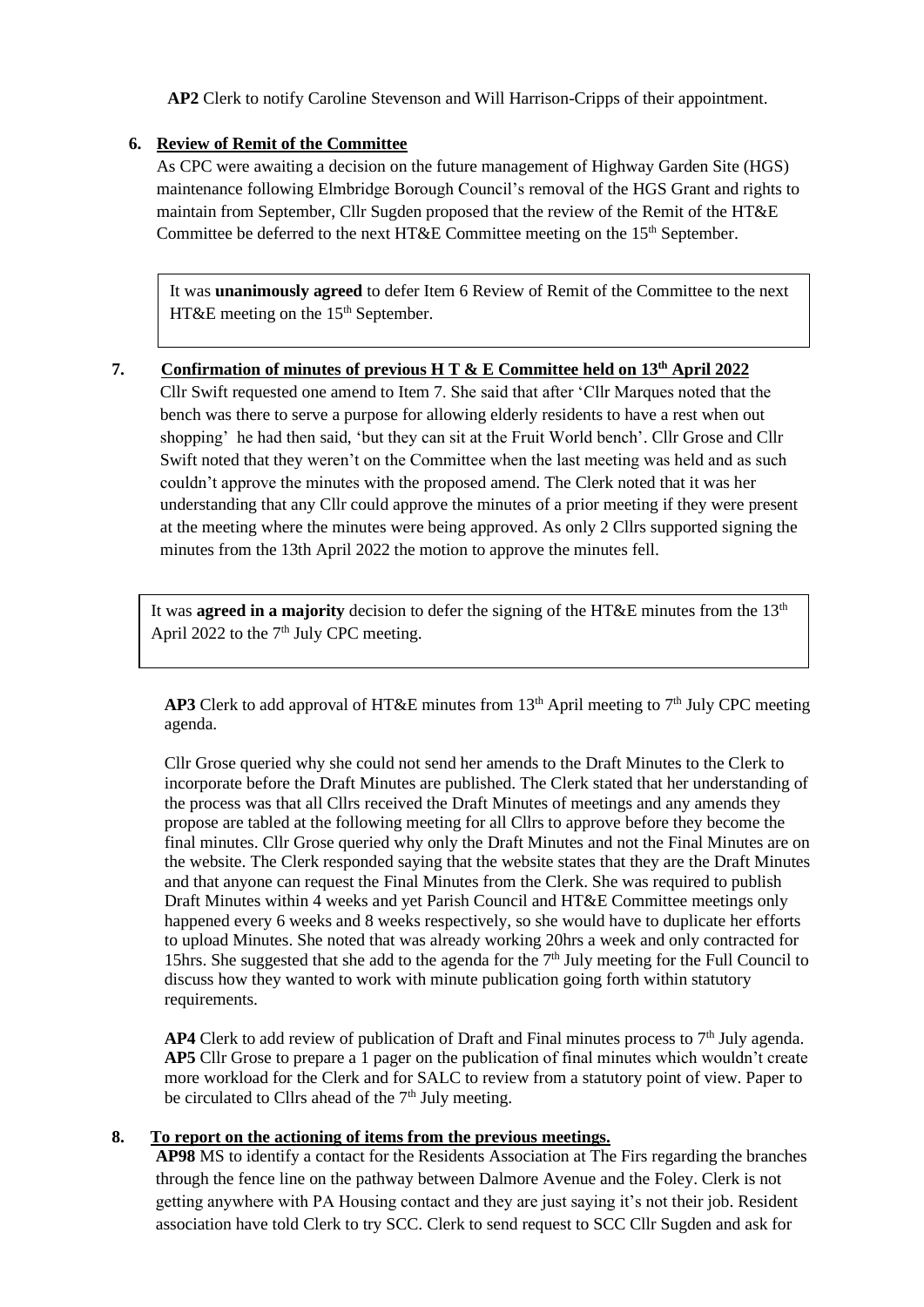help establishing ownership and resolving the matter. Cllr Sugden in his role as SCC Cllr had contacted SCC to ask for clarity on ownership of land and was awaiting a response. Cllr Rawson to meet with SCC and PA Housing to resolve issue. Cllr Sugden to pass PA Housing contact to Cllr Rawson **IN PROGRESS**

**AP126** Clerk to chase Savills on Bridleway flood under railway bridge over A3. Update from Savills as follows November 2021 - They've had Northwest Maintenance Services on site several times jetting the drainage pipe and improving the drainage around the underpass. Surface water is draining away quicker than it has been and after a moderate downpour they wouldn't expect to see flooding. With heavy and continuous deluges of rain, the flooding does occur however, at present rates it's draining away after a couple of days. The underpass is currently clear and is passable. They have installed CCTV footage in the drains. They are seeking advice from a drainage/ civils engineer, who they hope to engage with once they have the camera footage. Update Feb 2022 – Underpass now draining but slowly. Savills have instructed a report to be undertaken to best mitigate flooding for the long term. May 2022 - Further works have happened. Clerk continues to chase a response. Caroline Stevenson to be asked to take on chasing Savills at next meeting. **IN PROGRESS**

**AP16** Caroline Stevenson to draft an email on overgrown Bridleway concerns by Elm Farm and send to Clerk for review and submit. Update from SCC. The public right of way ends at the northern most entrance to Elm Farm. The reason you cannot record anything on the section between the two entrances is that this section is not recorded as a public right of way**.** All Committee members to walk the section and come to next meeting to discuss the way forward. Clerk to add to agenda. **IN PROGRESS**

**AP25** Clerk to investigate Grit bins and add to next agenda. Cllrs want to see map, last used and who use them. **OUTSTANDING**

**AP51** Clerk to pick up with HGS Contractor and feedback options at next HT&E Committee meeting**.** Clerk met with HGS Contractor and he does moderate his time dependent on the area and in accordance with his contract. He has asked that if we see issues to tell him as he now has a team that work for him and he does his best to check but any issues need to be flagged to him. Firs Verge needs to have a thorough clean up and he has confirmed it will happen any day. **DONE** 

**AP52** Clerk to report Bridleway at end of Coverts Road to SCC**.** Clerk to ask Cllr Marques to send picture and report. **IN PROGRESS**

**AP54** Clerk to send the resident on Telegraph Lane SCC Cllr Mark Sugden's contact details regarding the disrepair of the Bridleway **DONE.**

**AP55** Clerk to notify resident to contact SCC regarding disrepair of Woodstock Lane South Road. **DONE**

**AP56** Clerk to notify EBC and SCC and resident of the decision to remove the bench on Hare Lane outside the Old Bank and request EBC remove the bench. **DONE**

**AP57** Clerk to ask the Tree Wardens to map the trees, check the CPC HGS Contractor is carrying out a monthly visual inspection and get quotes to bring to the next Full Council meeting or HT&E Committee. **DONE.** Discuss under item 11

**AP58** Clerk to feedback to HGS Contractor Firs Verge. Clerk has met with him and he has confirmed he will action **IN PROGRESS**

**AP59** Clerk to notify SCC to remove dead tree and replant new tree outside Claygate Flower House. New tree in situ and Tree Wardens watering. **DONE**

**AP60** Clerk to ask Tree Wardens to notify the resident of No 26. Oaken Lane that they can submit a request for a new tree via the SCC website. Resident has now decided they don't want a tree. **DONE** 

**AP61** Clerk to update SCC Highways Environment Officer on current discussion between EBC and SCC on responsibility as Meadow Road Island land unregistered. SCC have mowed grass. **DONE**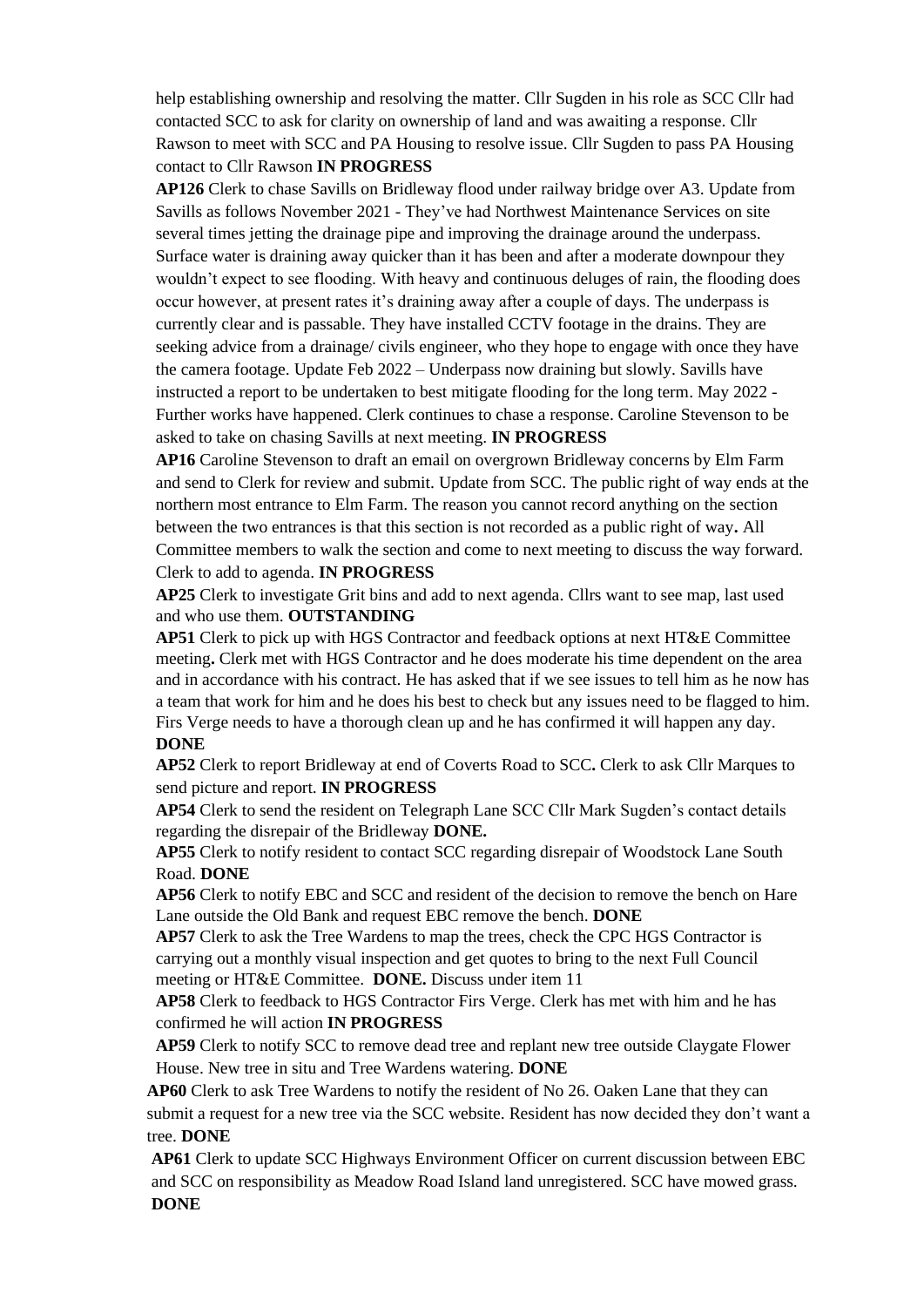**AP62** Clerk to respond to resident saying CPC recognises her concerns about parking on Dalmore Avenue. **DONE**

# **9. To agree a CIL submission for a piece of playground equipment for Claygate's Recreation Ground Playground to be gifted in honour of the Queens Platinum Jubilee. The CIL submission will go to the Full Council for approval on the 7th July.**

It had been agreed at the CPC meeting on the 24<sup>th</sup> May that the Clerk meet with EBC and their Playground equipment supplier to discuss 2 equipment options for this Committee to consider as a gift to EBC in honour of the Queen's Platinum Jubilee. The Clerk had circulated the 2 options to Cllrs ahead of the meeting along with the refurbishment plan for the Playground from Elmbridge Borough Council as things stand.

It was **unanimously agreed** for the HT&E Committee to submit a CIL application to the Full Council on the  $7<sup>th</sup>$  July to fund 50% of the Kompan Starsurfer with surfacing and installation for £4746.02 ex VAT with the remaining 50% to come from the Public Projects budget.

**AP6** Clerk to complete CIL application for Full Council. **AP7** Clerk to check the Council can receive VAT refund.

# **10. To note the termination of Elmbridge Borough Council's Highway Garden Site Grant from September 2022 and agree any action.**

It was agreed at the Full Council meeting that CPC were in favour of continuing with the maintenance of the 13 Highway Garden Sites and that CPC should approach Surrey County Council (SCC) to ask if they can continue to maintain them and request the EBC grant is honoured by SCC. An AP was taken for Clerk and Chairman of CPC to write a letter as such. It had been noted again that there was a risk to CPC if SCC decline as the current HGS maintenance contract does not have an exit clause for permission to maintain sites being withdrawn.

# **11. To receive an update on tree inspections on Highway Garden Sites and agree any action.**

The Clerk updated the Committee on the correspondence she had been having with EBC and SCC Tree Officers on whether they were inspecting trees on HGS and as such CPC would not need to duplicate efforts if checks were in place by the Borough and County authority. EBC had confirmed that they undertake risk assessment for trees every 2 years on the following HGS sites: -

- Hare Lane Car Park
- Torrington Lodge Car Park
- Applegarth
- Red Lane (opp Claygate Lane) small patch

SCC Tree officers have confirmed they have recently checked the remaining HGS sites to the Highways extent as follows: -

- The Green
- St Leonards Road
- The Firs Verge
- Common Road / Glenavon Close
- Church road
- Causeway / Fee Farm Road
- Coverts road / Foley Road
- Glebelands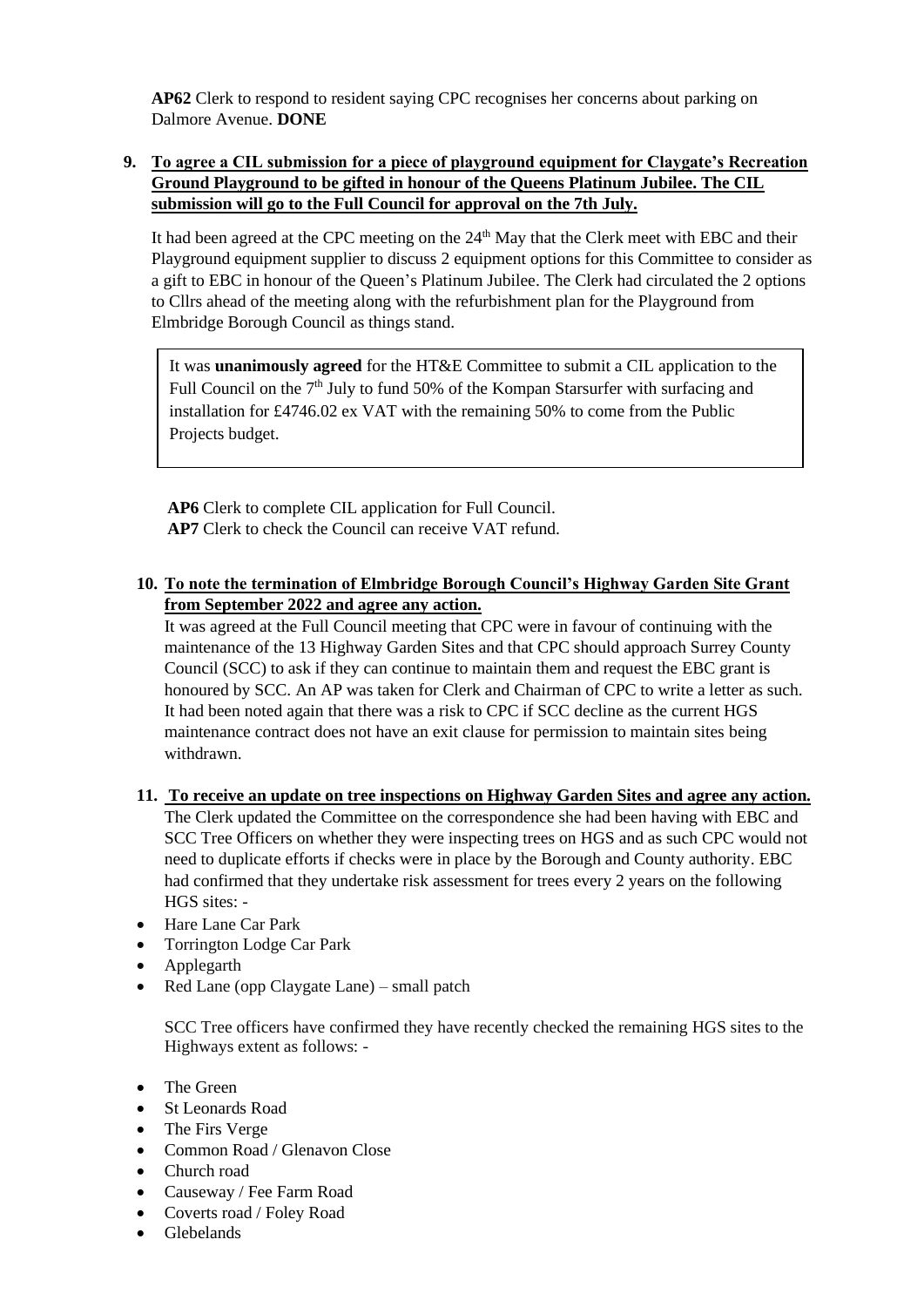- Woodstock triangle
- The Parade

It was **unanimously agreed** that the Clerk ask SCC to confirm the frequency of their site checks and also to request that they cover the £800 CPC paid Andy Gardening Services to clear the debris from the storm back in Feb 2022.

#### • Meadow Road Island

**AP8** Clerk to ask SCC what their frequency of inspection is on the sites they cover. **AP9** Clerk to ask SCC to cover the £800 paid to Andy's Gardening Service to remove the fallen tree from Hare Lane following the February storms.

### **12. To agree the planting of a tree in honour of the work carried out by Tree Warden Margie Richardson.**

The Clerk suggested that given the uncertainty over HGS sites and ability to plant trees the Committee may want to consider added a plaque to one of two trees that had been recently planted on the Parade and Hare Lane and for which Margie is helping water.

It was **unanimously agreed** to add a plaque in honour of Margie to the new tree on the Parade if SCC allow.

**AP10** Clerk to ask SCC if a plaque can be added and organise if it can be.

#### **13. To discuss Environmental issues:**

#### **a. Highway Garden Site inspections (including reports from Councillors)**

All sites were reported as good with the exception of the Firs Verge which needs a good tidy up. Fee Farm Road/The Causeway, Coverts Road/Foley Road triangle, Glebelands and Woodstock Lane triangle, Applegarth (bed opposite the houses) had not been reviewed due to Cllr absences.

**AP11** Clerk to reallocate out site inspection zones after  $7<sup>th</sup>$  July CPC meeting and possible appointment of Cllr Marques to the Committee.

#### **b. Litter, Litter bins, Graffiti and Fly tipping**

The Clerk updated the Committee on a project being run by two local residents who were organising litter picking on Woodstock Lane on 19<sup>th</sup> June. CPC were to lend litter pickers and hi vis. CPC insurance doesn't cover CPC running the event as the road is over 30mph and as such the responsibility sits with the organisers. EBC Cllrs were assisting to get any waste collected removed and road signage.

The Clerk had been copied in on Graffiti opposite the Claygate Youth Hub. She had sent the resident a link to where he could report it on the EBC website.

#### **c. Overhanging trees, branches & hedges**

A resident had written to the Clerk asking for us to notify SCC of overgrown hedges to the right of Red Lane as you drive in from Chessington. The Clerk had logged via SCC Report a Problem portal and notified the resident of how to action herself going forth.

The Clerk had been copied in on an email from EBC who had have emailed SCC Cllr Mark Sugden requesting that they cut back tree branches outside the Vets on the Parade. He had approved the removal.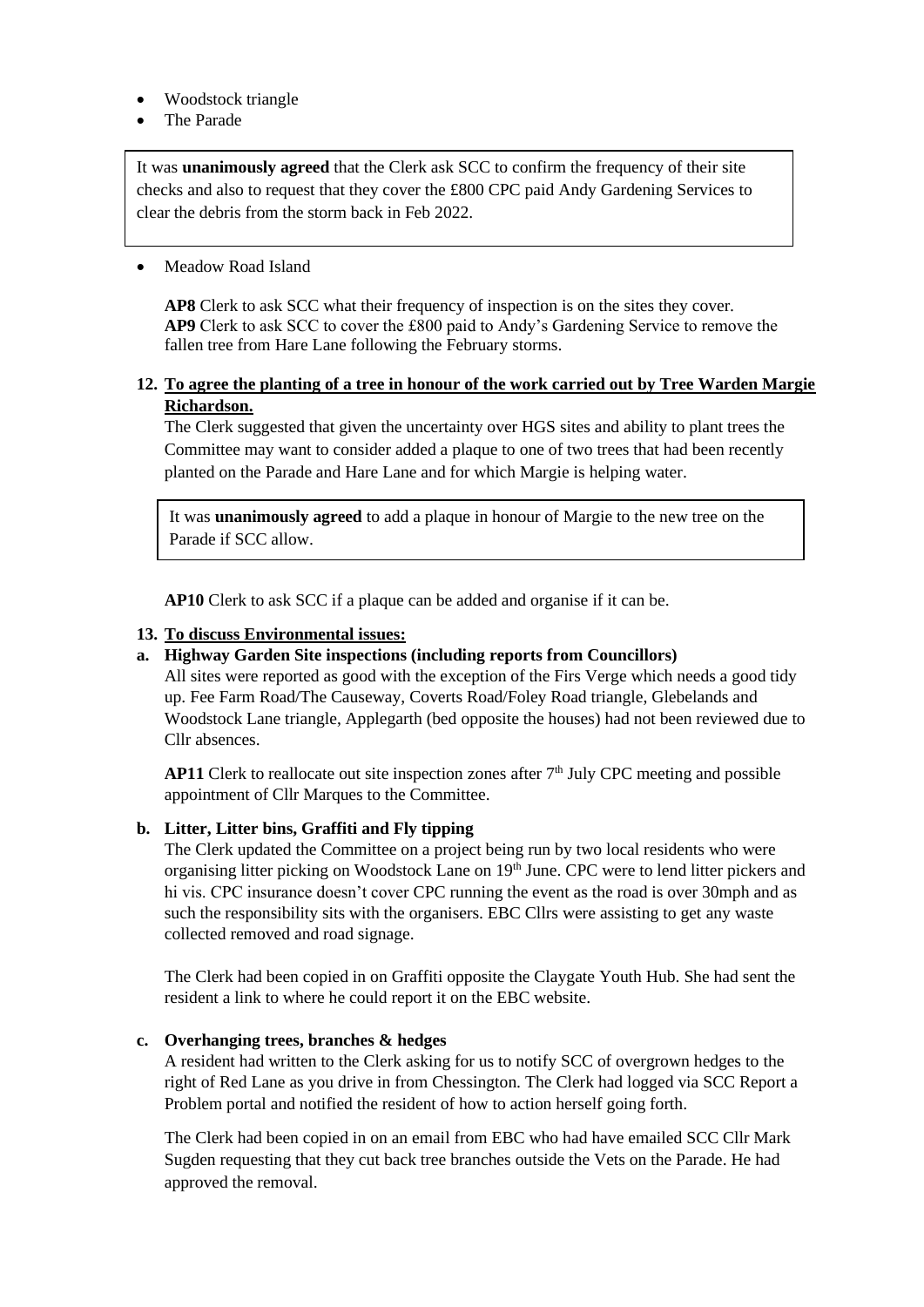Cllr Rawson updated on how himself and Cllr Bray had assisted in clearing a tree which had fallen down of the Queen's Platinum Jubilee weekend. Andy's Gardening Services had cleared the debris and were going to request cost coverage from SCC.

The Clerk noted that a resident had contacted her regarding the War Memorial by Holy Trinity Church looking overgrown. She had sent the resident the link to report on EBC website and directed them to contact their EBC Cllrs if no progress was made.

#### **14. To discuss Highways & Transportation issues:**

#### **a. Public Transport**

Cllr Sugden noted that he was still receiving a few complaints regarding the car parking signage however it was free at the weekend and no further fines had happened. He noted that CPC had communicated out clarification to residents in the Courier.

#### b. **Bridleways and Rights of Way**

Nothing further to add over and above what had already been discussed.

## **c. Traffic calming and Speed Watch**

Mark Tymieniecki updated the Committee on his latest Speedwatch report. He noted that traffic was moving faster through Claygate and there was more of it. Speedwatch continued to need more volunteers. There was some debate around commercial traffic coming off the A3.

#### **d. Liaison with SCC: -**

#### **a) Road maintenance and footways**

The Clerk had circulated the outcome from the Planning Inspectorate on the decision regarding an application for works comprising of re-surfacing and widening works to create a raised footway along Littleworth Road. It had refused.

## **b) Highway trees (maintenance and replacement)**

The Clerk updated the Committee. A new tree has been planted outside the Claygate Flower House as agreed at the last meeting. The resident of No 26 Oaken Lane had decided not to proceed with a planting request. A resident on Red Lane had asked how to apply for Highway Trees on the verge. She had sent her the link on SCC website.

## c) **Parking**

The Clerk updated the Committee that SCC formal consultation for Double Yellow lines on Dalmore Avenue and the end corner of The Avenue had now ended and that a decision was expected between mid-June and mid-July.

## **d) Street signage**

Nothing to note.

#### **15. Communication of key decisions to residents including input to the Courier and website.**

Cllr Grose asked what the publication and sign off process was for the Courier and Leaflet. The Clerk explained that historically Cllr Sugden had been having to handle the Courier himself, a significant workload, but in January the Council voted for a resident volunteer who had a wealth of background in Journalism to take over the Co-ordination of the Courier liaising with herself and pulling in articles from the Councillors and Local Organisations as no Cllr offered to support the Clerk on the role. Cllr Grose noted that the Planning Leaflet for the Draft Local Plan Public meeting on the 4<sup>th</sup> July was suboptimum and she did not support it. The Clerk noted that the prior Planning Committee had voted for the leaflet to be actioned and an AP was given in the Annual meeting on the 24<sup>th</sup> May for the Chairman and Clerk to